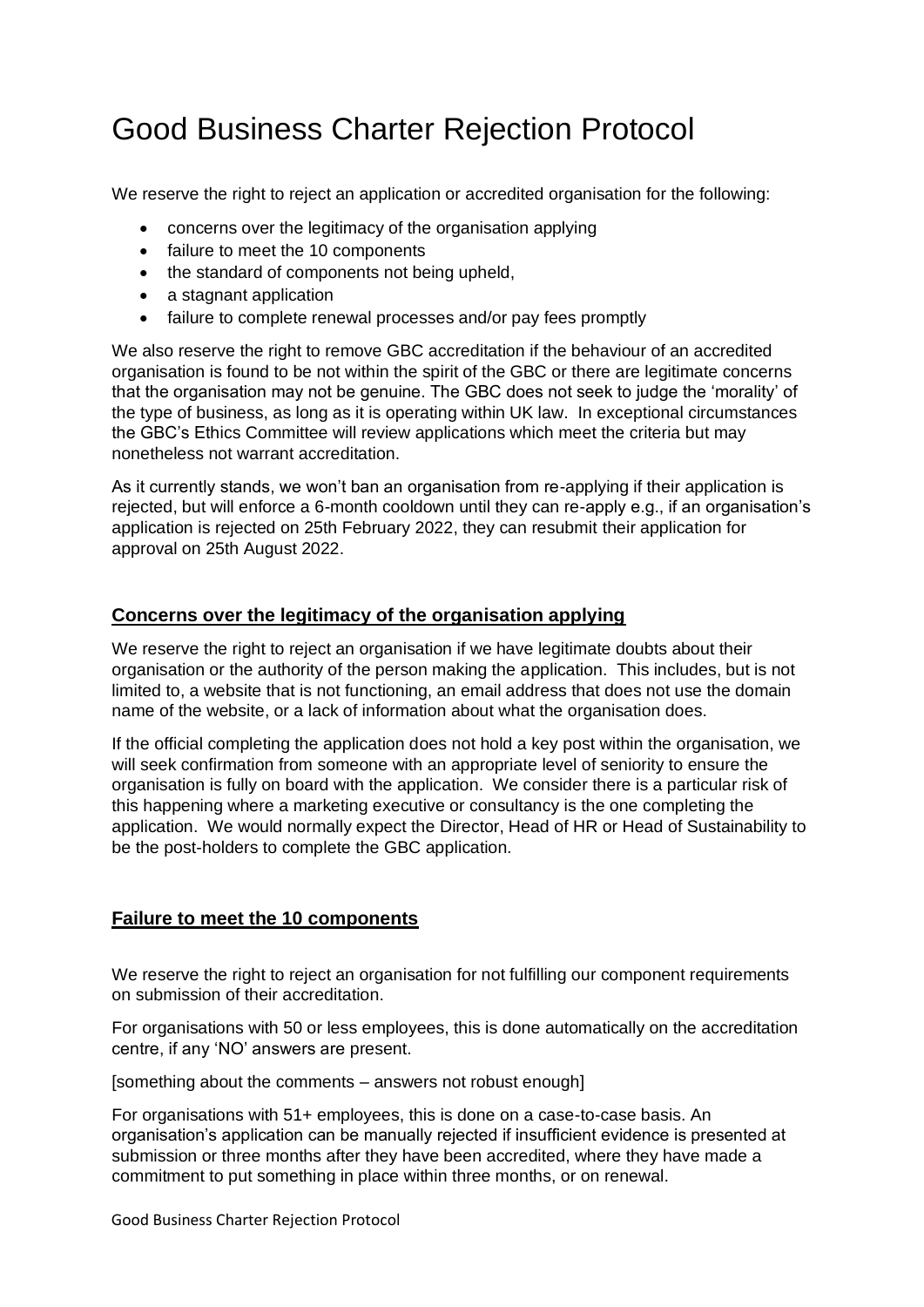Communication begins between the GBC team and the organisation if a 'NO' answer is submitted, where an organisation can be approved with a commitment to implement changes to turn the original 'NO' to a 'YES'. If an organisation answers 'YES' to a question that is then found to be false in our checks, they will be contacted and can be rejected or be asked to change their response from a 'NO' to a 'YES'. For example, answering 'YES' to the question: "Are you an accredited Living Wage Employer with the Living Wage Foundation?", when they are not accredited with the LWF.

## **The standards of components not being upheld**

We reserve the right to reject an application if we receive a whistle-blowing report through our ['Reporting your concerns'](https://www.goodbusinesscharter.com/whistle-blowing/) form on our website, or through other direct contact, and we find the report to be true and in breach of our 10 components.

We reserve the right to reject an organisation if we have personal experience of them breaching one of the 10 components. For example, if we cannot contact them, or if they are late on an invoice, they are in breach of components 8 (Commitment to customers) or 10 (Prompt payment to suppliers). We understand there are occasions where this is due to outdated contact information, so we will reject organisations based on this at our own discretion.

# **A stagnant application**

If an application is sat in 'In Progress' on the accreditation centre and has remained there for 3 months after we have contacted an organisation regarding a check for accreditation, we reserve the right to reject the application.

### **Failure to complete renewal process and/or pay fees promptly**

On annual renewal, accredited organisations will be required to recommit to the GBC components through the Accreditation Centre. They will be invoiced and GBC terms are 30 days, in line with the guidance on prompt payment to small suppliers. Organisations that fail to complete the renewal confirmation or pay their invoice will be rejected. The Good Business Foundation will seek to ensure that automated emails prompting an organisation to renew, and invoices sent out by email, have reached the intended party before a decision is taken on rejecting them.

**Throughout all of these conditions, we reserve the right to waive the 6-month cooldown, or the renewal fee for special cases at our discretion.**